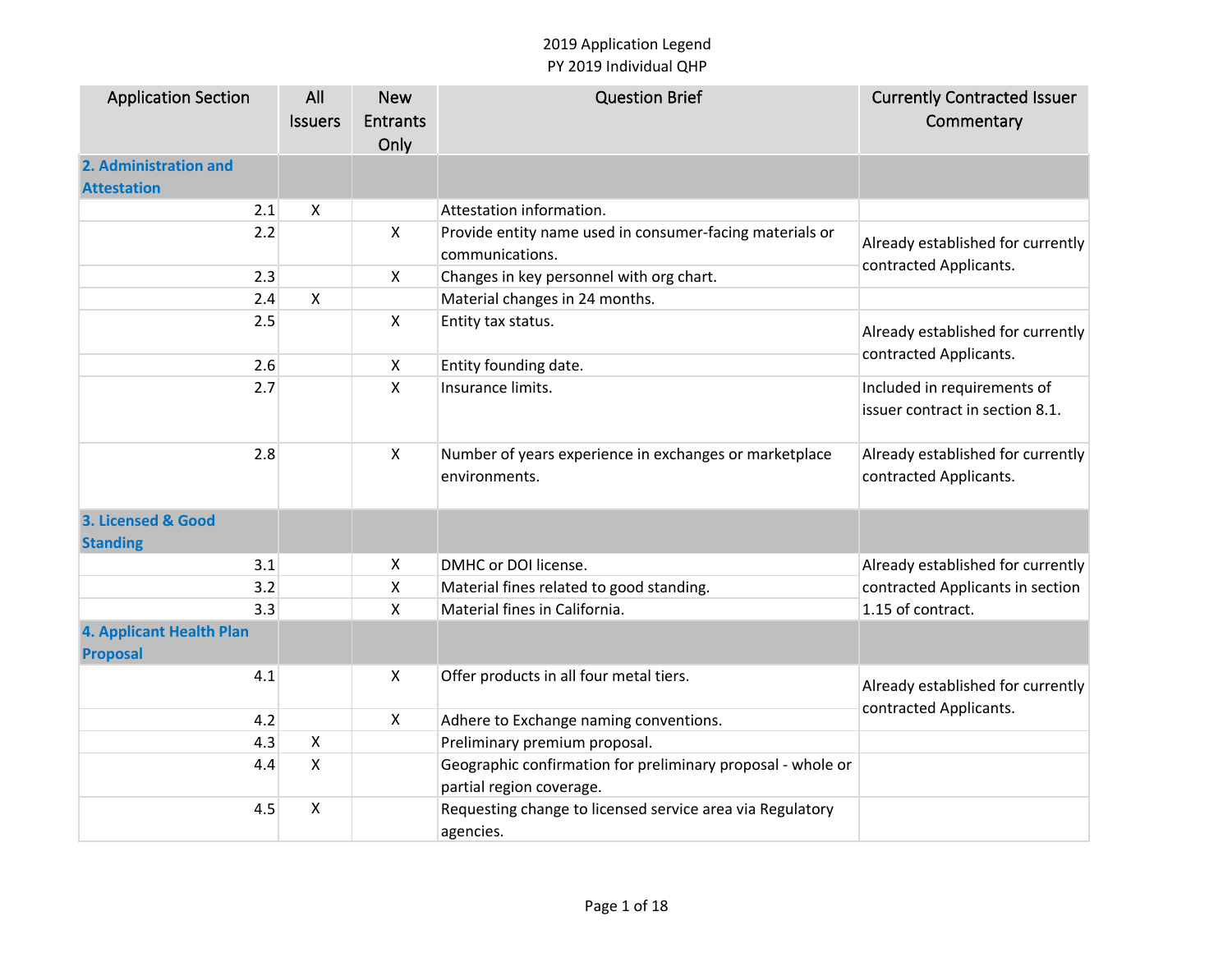| <b>Application Section</b>     | All<br><b>Issuers</b> | <b>New</b><br><b>Entrants</b> | <b>Question Brief</b>                                                           | <b>Currently Contracted Issuer</b><br>Commentary                    |
|--------------------------------|-----------------------|-------------------------------|---------------------------------------------------------------------------------|---------------------------------------------------------------------|
|                                |                       | Only                          |                                                                                 |                                                                     |
| 4.6                            |                       |                               | New SERFF Template                                                              | To be completed by currently<br>contracted Applicants only.         |
| <b>5. Benefit Design</b>       |                       |                               |                                                                                 |                                                                     |
| 5.1                            | $\pmb{\mathsf{X}}$    |                               | Upload SERFF template.                                                          |                                                                     |
| 5.2                            | X                     |                               | Any operational barriers to 2019 plan design.                                   |                                                                     |
| 5.3                            | X                     |                               | Include 2019 plan design deviations.                                            |                                                                     |
| 5.4                            |                       | $\mathsf{X}$                  | Offering all ten EHPs.                                                          |                                                                     |
|                                |                       |                               |                                                                                 | Already established for currently                                   |
| 5.5                            |                       | $\mathsf{X}$                  | Offering pediatric dental.                                                      | contracted Applicants.                                              |
| 5.6                            |                       | $\boldsymbol{\mathsf{X}}$     | Will QHPs include non-emergent OON services.                                    |                                                                     |
| 5.7                            |                       | $\boldsymbol{\mathsf{X}}$     | Telehealth capabilities.                                                        |                                                                     |
| 5.8                            | X                     |                               | Submit draft of EOC.                                                            |                                                                     |
| 5.9                            | $\mathsf{X}$          |                               | Offer benefits with 4 drug tiers.                                               |                                                                     |
| 5.10                           |                       | $\boldsymbol{\mathsf{X}}$     | How formulary will be compliant with CA Health and Safety<br>code.              | Already established with<br>Currently contracted Applicants.        |
| <b>6. Operational Capacity</b> |                       |                               |                                                                                 |                                                                     |
| 6.1 Issuer Operations and      |                       |                               |                                                                                 |                                                                     |
| <b>Account Management</b>      |                       |                               |                                                                                 |                                                                     |
| Support                        |                       |                               |                                                                                 |                                                                     |
| 6.1.1                          | X                     |                               | Off exchange membership totals.                                                 |                                                                     |
| 6.1.2                          | X                     |                               | Delivery initiatives over the next 24 months.                                   |                                                                     |
| 6.1.3                          |                       | $\mathsf{X}$                  | Subcontractor information.                                                      | Already established with<br>Currently contracted Applicants.        |
| 6.1.4                          |                       |                               | REMVOE: Offshore services.                                                      | Added to 6.1.3                                                      |
| 6.1.5                          |                       | $\mathsf{X}$                  | Summary of Applicant's capabilities and how long have they<br>been in business. | Already established with<br><b>Currently contracted Applicants.</b> |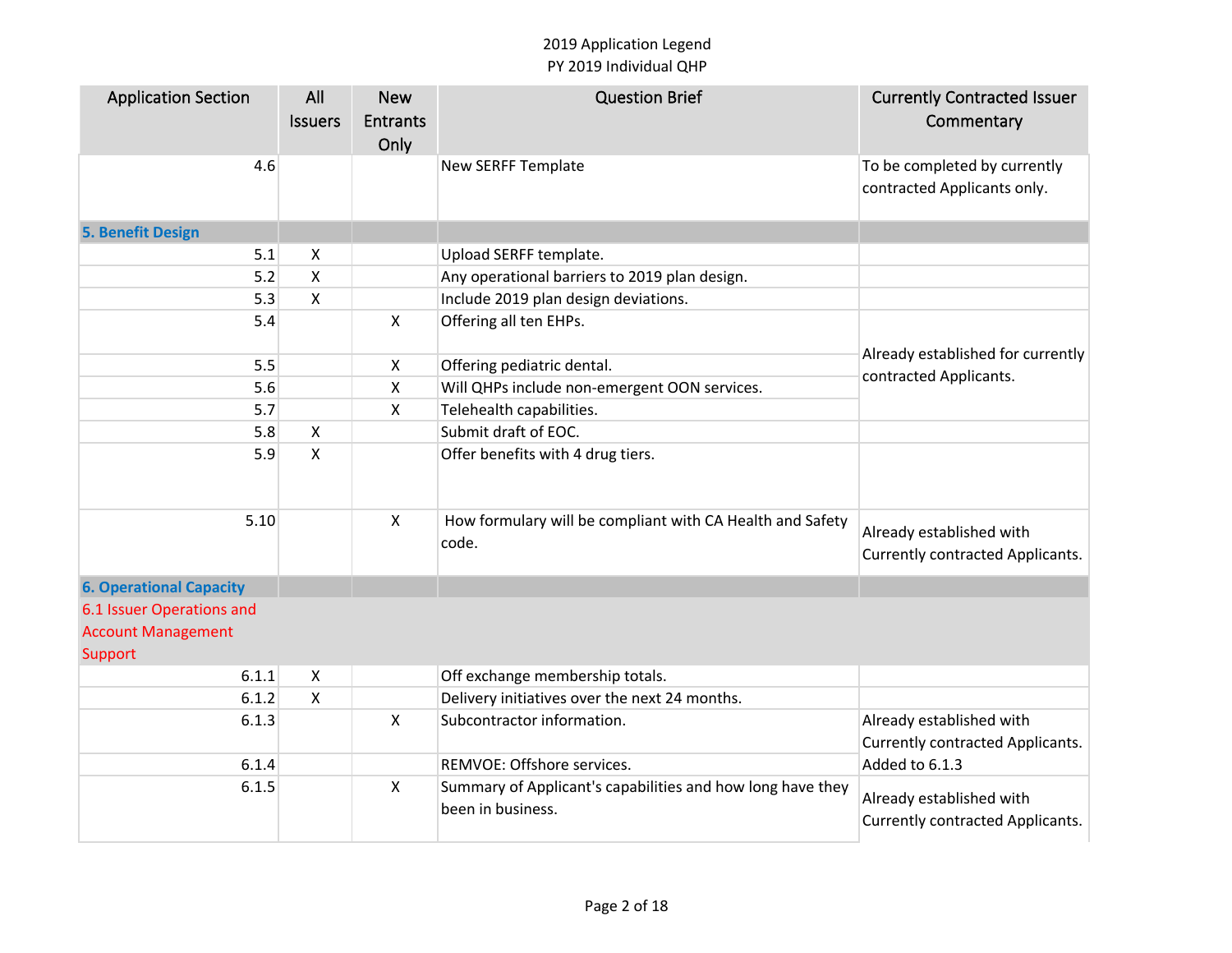| <b>Application Section</b>       | All            | <b>New</b>                | <b>Question Brief</b>                                              | <b>Currently Contracted Issuer</b> |
|----------------------------------|----------------|---------------------------|--------------------------------------------------------------------|------------------------------------|
|                                  | <b>Issuers</b> | <b>Entrants</b>           |                                                                    | Commentary                         |
|                                  |                | Only                      |                                                                    |                                    |
| 6.2 Implementation               |                |                           |                                                                    |                                    |
| Performance                      |                |                           |                                                                    |                                    |
| 6.2.1                            |                | X                         | Submit detailed implementation plan.                               |                                    |
| 6.2.2                            |                |                           | Remove and consolidate with 6.2.1.                                 |                                    |
| 6.2.3                            |                | X                         | Submit Open Enrollment readiness plan.                             | No implementation activities       |
| 6.2.4                            |                | X                         | Process for managing new enrollees.                                | required for currently             |
| 6.2.5                            |                | X                         | % incoming membership that would require resource                  | contracted Applicants.             |
|                                  |                |                           | increases.                                                         |                                    |
| <b>7. Customer Service</b>       |                |                           |                                                                    |                                    |
| 7.1                              |                | X                         | Conform with Health and Safety Code Section 1368.                  |                                    |
| 7.2                              |                | X                         | Service hours.                                                     |                                    |
| 7.3                              |                | X                         | 80% of calls within 30 seconds agreement.                          |                                    |
| 7.4                              |                | X                         | Ratio of CSRs to Exchange members.                                 |                                    |
| 7.5                              |                | X                         | Training modalities for CSRs.                                      |                                    |
| 7.6                              |                | X                         | Training tools and resources used for CSRs.                        |                                    |
| 7.7                              |                | X                         | Length of training for CSRs.                                       | Customer service requirements      |
| 7.8                              |                | X                         | Refresher training frequency.                                      | already established for currently  |
| 7.9                              |                | X                         | Languages spoken.                                                  | contracted Applicants.             |
| 7.10                             |                | X                         | Language line support.                                             |                                    |
| 7.11                             |                | X                         | Changes required to support Exchange membership.                   |                                    |
| 7.12                             |                | X                         | Tools used to monitor consumer experience.                         |                                    |
| 7.13                             |                | X                         | CSR quality service metrics and scorecard.                         |                                    |
| 7.14                             |                | X                         | How many calls per CSR are scored per week.                        |                                    |
| 7.15                             |                |                           | <b>REMOVE</b>                                                      |                                    |
| <b>8. Financial Requirements</b> |                |                           |                                                                    |                                    |
| 8.1                              |                |                           | System in place to invoice members. REMOVE and use 8.2<br>instead. |                                    |
| 8.2                              |                | $\boldsymbol{\mathsf{X}}$ | Systems used to invoice and collect payments.                      | Financial requirements already     |
|                                  |                |                           |                                                                    | established for currently          |
|                                  |                |                           |                                                                    | contracted Applicants.             |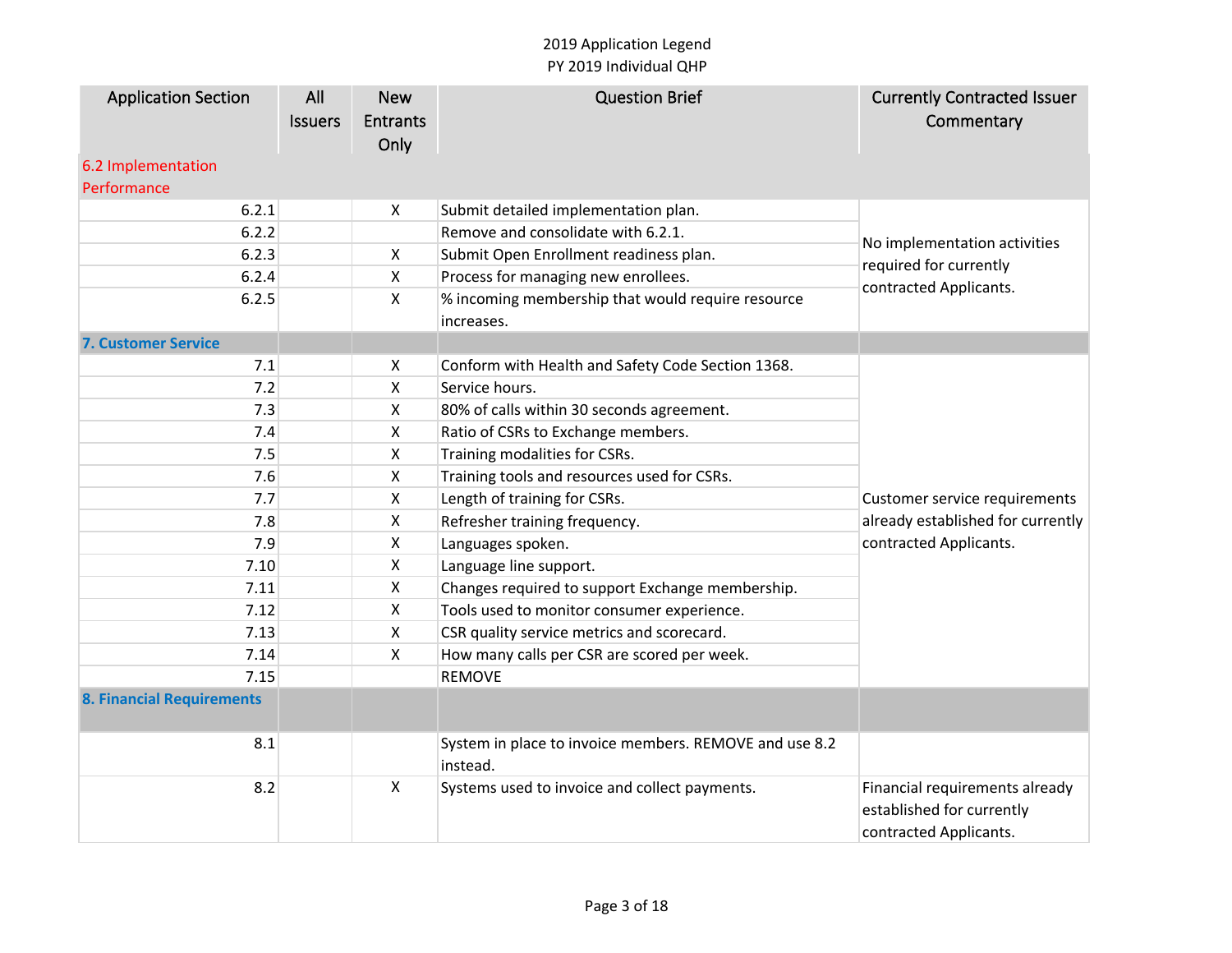| <b>Application Section</b>                    | All<br><b>Issuers</b> | <b>New</b><br><b>Entrants</b><br>Only | <b>Question Brief</b>                                                                   | <b>Currently Contracted Issuer</b><br>Commentary |
|-----------------------------------------------|-----------------------|---------------------------------------|-----------------------------------------------------------------------------------------|--------------------------------------------------|
| 8.3                                           |                       | X                                     | System in place to accept payment effective October 1.                                  |                                                  |
| 8.4                                           |                       | X                                     | If not in place, what vendors are used.                                                 | Financial requirements already                   |
| 8.5                                           |                       | X                                     | Serving "unbanked" population.                                                          | established for currently                        |
| 8.6                                           |                       | X                                     | Applicant can provide detailed information for<br>reconciliation.                       | contracted Applicants.                           |
| 8.7                                           |                       | X                                     | Applicant agrees not to impose fees or charges on members<br>asking for paper invoices. |                                                  |
| 8.8                                           |                       |                                       | <b>REMOVE</b>                                                                           |                                                  |
| 9. Fraud, Waste and Abuse<br><b>Detection</b> |                       |                                       |                                                                                         |                                                  |
| 9.1 Prevention                                |                       |                                       |                                                                                         |                                                  |
| 9.1.1                                         |                       | X                                     | Roles and responsibilities of fraud team.                                               |                                                  |
| 9.1.2                                         |                       | X                                     | Fraud risk assessments.                                                                 |                                                  |
| 9.1.3                                         |                       | X.                                    | Anti-fraud strategies.                                                                  |                                                  |
| 9.1.4                                         |                       | X                                     | Safeguarding SSNs.                                                                      | Already established for currently                |
| 9.1.5                                         |                       | X                                     | Provider contracting policies to address identity theft at<br>point of service.         | contracted Applicants.                           |
| 9.1.6                                         |                       | X                                     | Steps taken after identity theft.                                                       |                                                  |
| 9.1.7                                         |                       | X                                     | Steps taken to conduct UM review after identity theft.                                  |                                                  |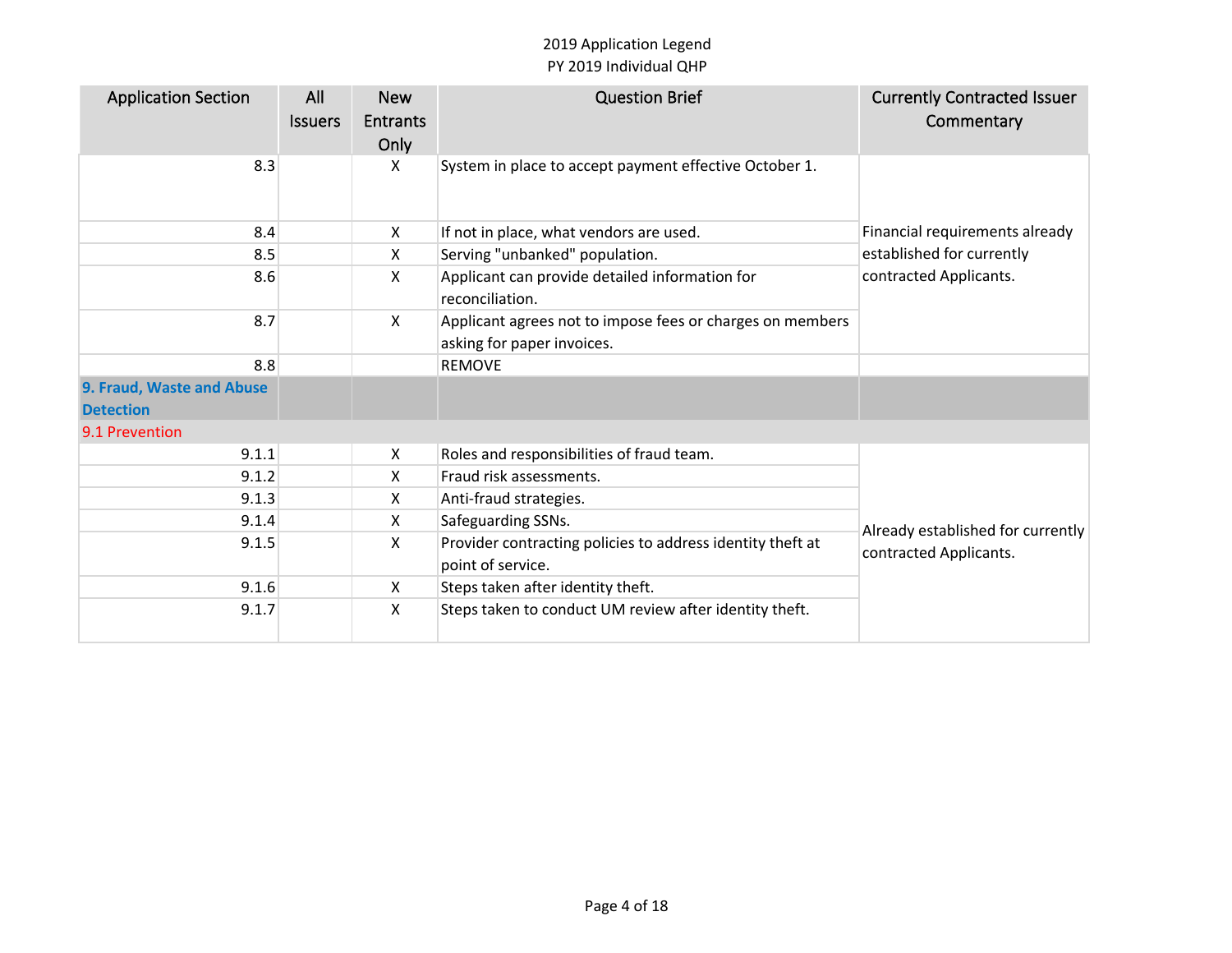| <b>Application Section</b> | All            | <b>New</b>         | <b>Question Brief</b>                                                    | <b>Currently Contracted Issuer</b>                          |  |
|----------------------------|----------------|--------------------|--------------------------------------------------------------------------|-------------------------------------------------------------|--|
|                            | <b>Issuers</b> | <b>Entrants</b>    |                                                                          | Commentary                                                  |  |
|                            |                | Only               |                                                                          |                                                             |  |
| 9.2 Detection              |                |                    |                                                                          |                                                             |  |
| 9.2.1                      |                | X                  | Data sets of tools to detect unusual patterns of care.                   |                                                             |  |
| 9.2.2                      |                | $\mathsf{X}$       | Internal/External fraud awareness program.                               |                                                             |  |
| 9.2.3                      |                | X                  | How to report fraud (consumer or provider).                              |                                                             |  |
| 9.2.4                      |                | $\pmb{\mathsf{X}}$ | Describe employee integrity activities.                                  | Already established for currently                           |  |
| 9.2.5                      |                | X                  | SEP policies.                                                            | contracted Applicants.                                      |  |
| 9.2.6                      |                | $\pmb{\mathsf{X}}$ | Policies and procedures used to respond to fraud.                        |                                                             |  |
| 9.2.7                      |                | $\mathsf{X}$       | Controls in place for evaluating enrollment/disenrollment<br>activities. |                                                             |  |
| 9.2.8                      |                | $\mathsf{X}$       | Describe UM processes to validate appropriate care.                      |                                                             |  |
| 9.3 Response               |                |                    |                                                                          |                                                             |  |
| 9.3.1                      |                | X                  | Evaluation method for fraud, waste or abuse.                             |                                                             |  |
| 9.3.2                      |                | $\pmb{\mathsf{X}}$ | Fraud, waste and abuse follow-up corrective action.                      | Already established for currently<br>contracted Applicants. |  |
| 9.3.3                      |                | X                  | How investigations and adverse actions are used to enhance               |                                                             |  |
|                            |                |                    | fraud prevention/detection.                                              |                                                             |  |
| 9.3.4                      |                | X                  | Revenue recovery process.                                                |                                                             |  |
| 9.3.5                      |                | $\mathsf{X}$       | Recovery rates by calendar year.                                         | Already established in section                              |  |
|                            |                |                    |                                                                          | 1.16 of current Issuer contract.                            |  |
| 9.3.6                      |                | X                  | Trends attributing to total loss from fraud on Exchange                  | Already established for currently                           |  |
|                            |                |                    | business.                                                                | contracted Applicants.                                      |  |
| 9.3.7                      |                | X                  | Reporting fraud to law enforcement.                                      |                                                             |  |
| 9.4 Audits and Reviews     |                |                    |                                                                          |                                                             |  |
| 9.4.1                      |                | X                  | Indicate frequency of reviews in functional areas.                       |                                                             |  |
| 9.4.2                      |                | $\mathsf{X}$       | Indicate frequency of internal audits in functional areas.               | Already established for currently<br>contracted Applicants. |  |
| 9.4.3                      |                | $\mathsf{X}$       | What percent of claims were audited prior fiscal year.                   |                                                             |  |
| 9.4.4                      |                | X                  | Does the Applicant maintain an independent internal audit<br>function.   |                                                             |  |
| 9.4.5                      |                | X                  | If yes, provide a copy of the annual audit plan.                         |                                                             |  |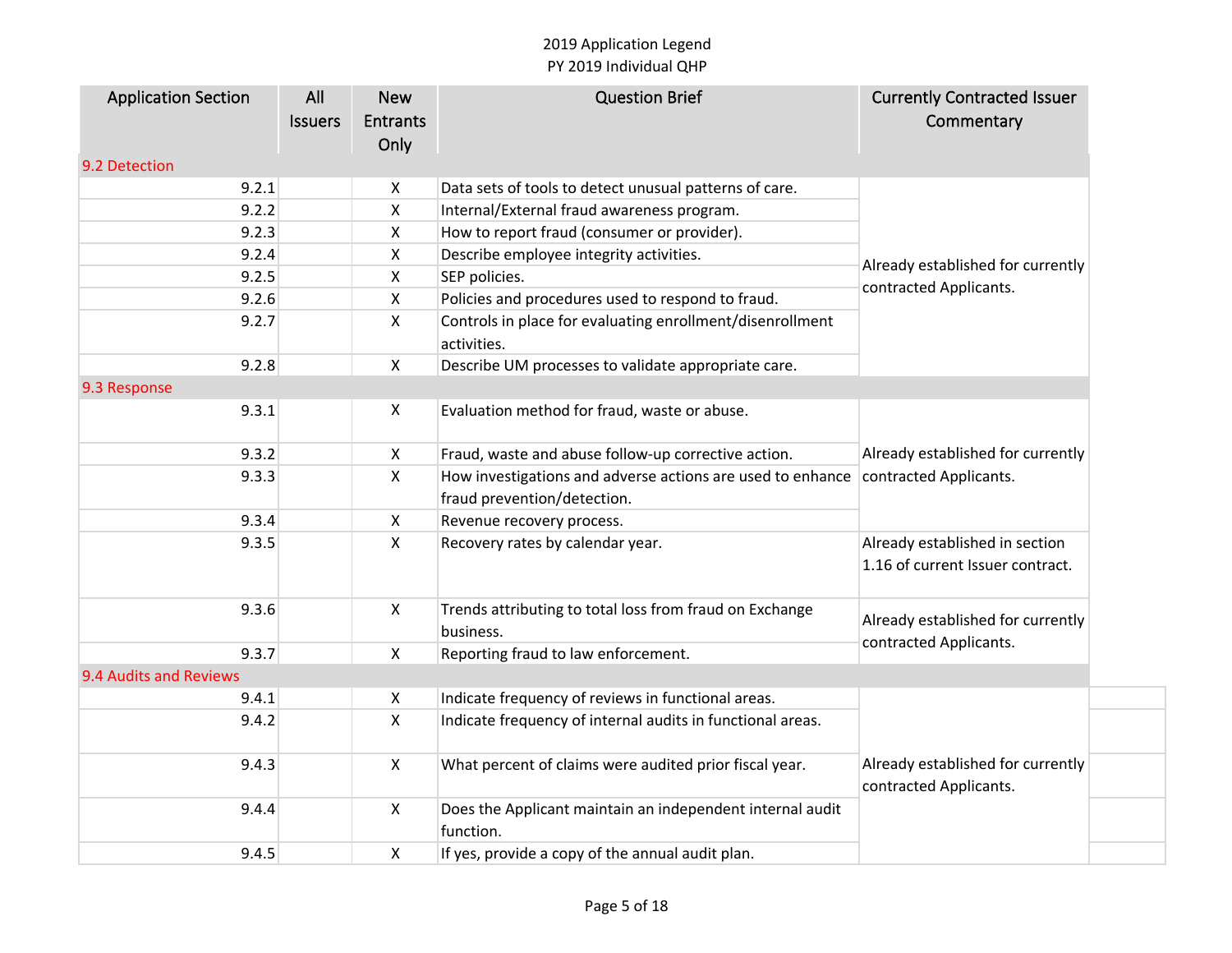| <b>Application Section</b>  | All            | <b>New</b>      | <b>Question Brief</b>                                             | <b>Currently Contracted Issuer</b>                          |  |
|-----------------------------|----------------|-----------------|-------------------------------------------------------------------|-------------------------------------------------------------|--|
|                             | <b>Issuers</b> | <b>Entrants</b> |                                                                   | Commentary                                                  |  |
|                             |                | Only            |                                                                   |                                                             |  |
| 9.4.6                       |                | X               | Oversight authority over internal audit function.                 |                                                             |  |
|                             |                |                 |                                                                   | Already established for currently                           |  |
| 9.4.7                       |                | X               | Does Applicant conduct audit of network, non-network, and         | contracted Applicants.                                      |  |
|                             |                |                 | contractors.                                                      |                                                             |  |
| 9.4.8                       | X              |                 | External audit conducted or not (report by year).                 |                                                             |  |
| 9.4.9                       |                | $\mathsf{X}$    | Reviewing non-contracted claims. Remove all text after first      |                                                             |  |
|                             |                |                 | revised sentence.                                                 |                                                             |  |
| 9.4.10                      |                | $\mathsf{X}$    | Using National Practitioner Data Bank for (re)credentialing.      |                                                             |  |
|                             |                |                 |                                                                   |                                                             |  |
| 9.4.11                      |                | X               | Verifying providers are legitimate.                               |                                                             |  |
| 9.4.12                      |                | X               | Controls in place for monitoring referrals to a facility that the |                                                             |  |
|                             |                |                 | provider has a financial interest in.                             |                                                             |  |
| 9.4.13                      |                | X               | Types of claims and provider typically reviewed for fraud.        | Already established for currently<br>contracted Applicants. |  |
|                             |                |                 |                                                                   |                                                             |  |
| 9.4.14                      |                | $\mathsf{X}$    | Describe approaches Issuer takes to monitor these                 |                                                             |  |
|                             |                |                 | providers.                                                        |                                                             |  |
| 9.4.15                      |                | $\mathsf{X}$    | Process used to validate provider information prior to            |                                                             |  |
|                             |                |                 | contracting.                                                      |                                                             |  |
| 9.4.16                      |                | $\mathsf{X}$    | Validating information when a provider reports a change.          |                                                             |  |
|                             |                |                 |                                                                   |                                                             |  |
| 9.4.17                      | $\mathsf{X}$   |                 | Applicant agrees to subject itself to the Exchange for audits     |                                                             |  |
|                             |                |                 | and reviews, etc.                                                 |                                                             |  |
| 10. System for Electronic   |                |                 |                                                                   |                                                             |  |
| <b>Rate and Form Filing</b> |                |                 |                                                                   |                                                             |  |
| (SERFF)                     |                |                 |                                                                   |                                                             |  |
| 10.1                        | X              |                 | Must be able to populate SERFF.                                   |                                                             |  |
| 10.2                        | $\mathsf{X}$   |                 | Will submit corrections to SERFF within 3 business days.          |                                                             |  |
|                             |                |                 |                                                                   |                                                             |  |
| 10.3                        | $\mathsf{X}$   |                 | May not make any changes to SERFF once submitted to the           |                                                             |  |
|                             |                |                 | Exchange without prior written notice.                            |                                                             |  |
| 11. Electronic Data         |                |                 |                                                                   |                                                             |  |
| <b>Interface</b>            |                |                 |                                                                   |                                                             |  |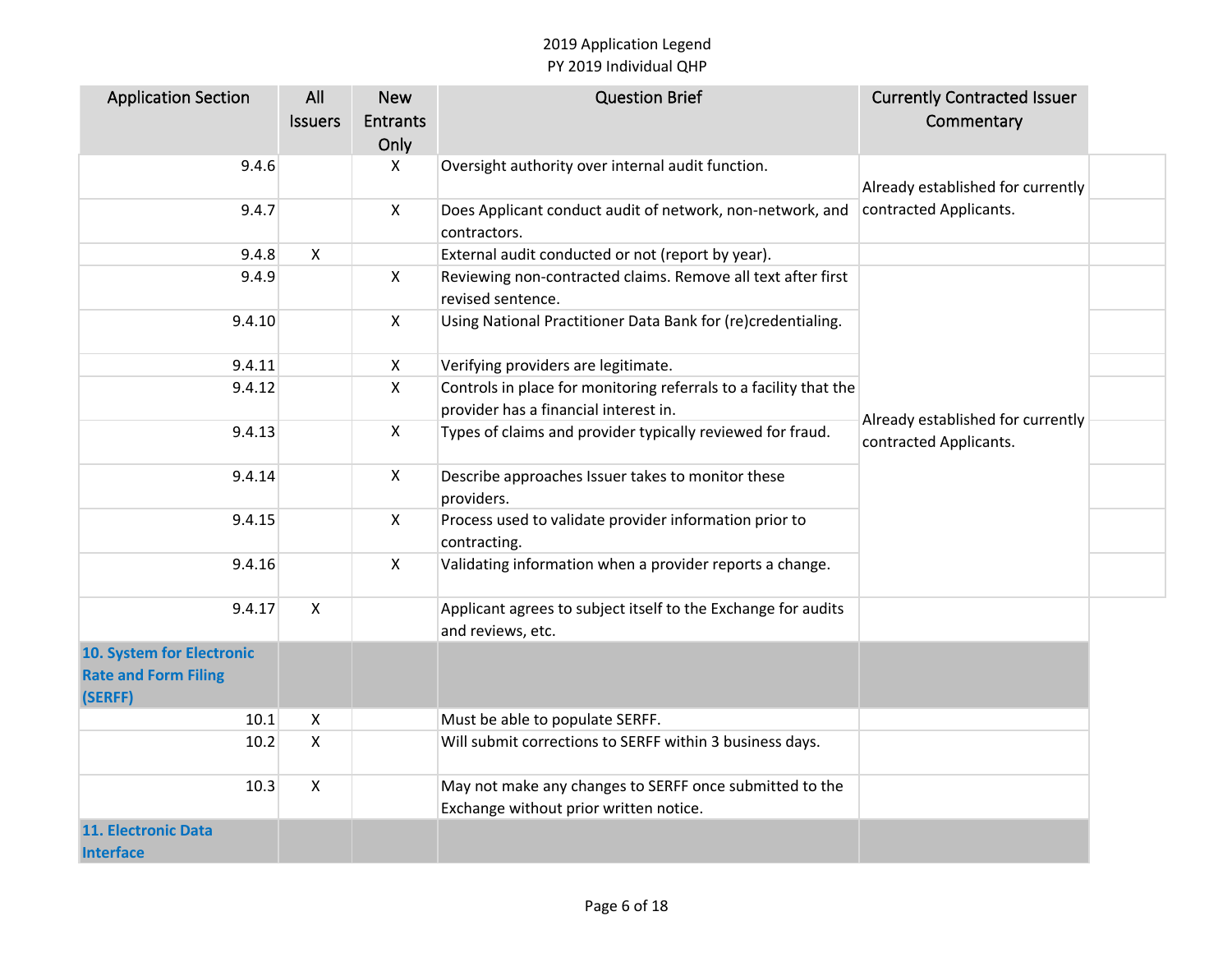| <b>Application Section</b>                          | All                       | <b>New</b>      | <b>Question Brief</b>                                                                                                        | <b>Currently Contracted Issuer</b>                          |
|-----------------------------------------------------|---------------------------|-----------------|------------------------------------------------------------------------------------------------------------------------------|-------------------------------------------------------------|
|                                                     | <b>Issuers</b>            | <b>Entrants</b> |                                                                                                                              | Commentary                                                  |
|                                                     |                           | Only            |                                                                                                                              |                                                             |
| 11.1                                                | $\boldsymbol{\mathsf{X}}$ |                 | Provider an overview of system, data model, vendors and                                                                      |                                                             |
|                                                     |                           |                 | any changes.                                                                                                                 |                                                             |
| 11.2                                                | $\mathsf{X}$              |                 | Submit a copy of system lifecycle and release schedule.                                                                      |                                                             |
| 11.3                                                |                           | $\mathsf{X}$    | Develop data interfaces.                                                                                                     |                                                             |
| 11.4                                                |                           | X               | Process for resolving errors identified by a TA1 file or a 999<br>file.                                                      |                                                             |
| 11.5                                                |                           | $\mathsf{X}$    | Must communicate any testing or production changes to<br>system configuration in a timely fashion.                           |                                                             |
| 11.6                                                |                           | $\mathsf{X}$    | Be prepared to conduct testing of data interfaces no later<br>than June 1.                                                   | Already established for currently<br>contracted Applicants. |
| 11.7                                                |                           | $\mathsf{X}$    | Ability to produce financial, eligibility, and enrollment data<br>monthly.                                                   |                                                             |
| 11.8                                                |                           | $\mathsf{X}$    | Proactively monitor, measure and maintain applications and<br>databases to maximize system response.                         |                                                             |
| <b>12. Healthcare Evidence</b><br><b>Initiative</b> |                           |                 |                                                                                                                              |                                                             |
| 12.1                                                | $\boldsymbol{\mathsf{X}}$ |                 | Making contract terms transparent.                                                                                           |                                                             |
| 12.2                                                |                           | $\mathsf{X}$    | Supply FFS claims or encounter record extracts monthly.                                                                      |                                                             |
| 12.3                                                |                           | X               | Supply financial extracts monthly.                                                                                           |                                                             |
| 12.4                                                |                           | $\mathsf{X}$    | Supply member/subscriber ID on all records submitted.                                                                        |                                                             |
| 12.5                                                |                           | X               | Supply PHI dates such as starting date of service, etc.                                                                      |                                                             |
| 12.6                                                |                           | $\mathsf{X}$    | Supply PIN.                                                                                                                  | Already established for currently                           |
| 12.7                                                |                           | X               | Supply detailed coding for diagnosis, procedures, etc. on all<br>claims for all data sources.                                | contracted Applicants.                                      |
| 12.8                                                |                           | $\mathsf{X}$    | Submit all data directly to the HEI vendor.                                                                                  |                                                             |
| 12.9                                                |                           | X               | If data must be submitted to third party vendor, guarantee<br>the same information as required in this section will be sent. |                                                             |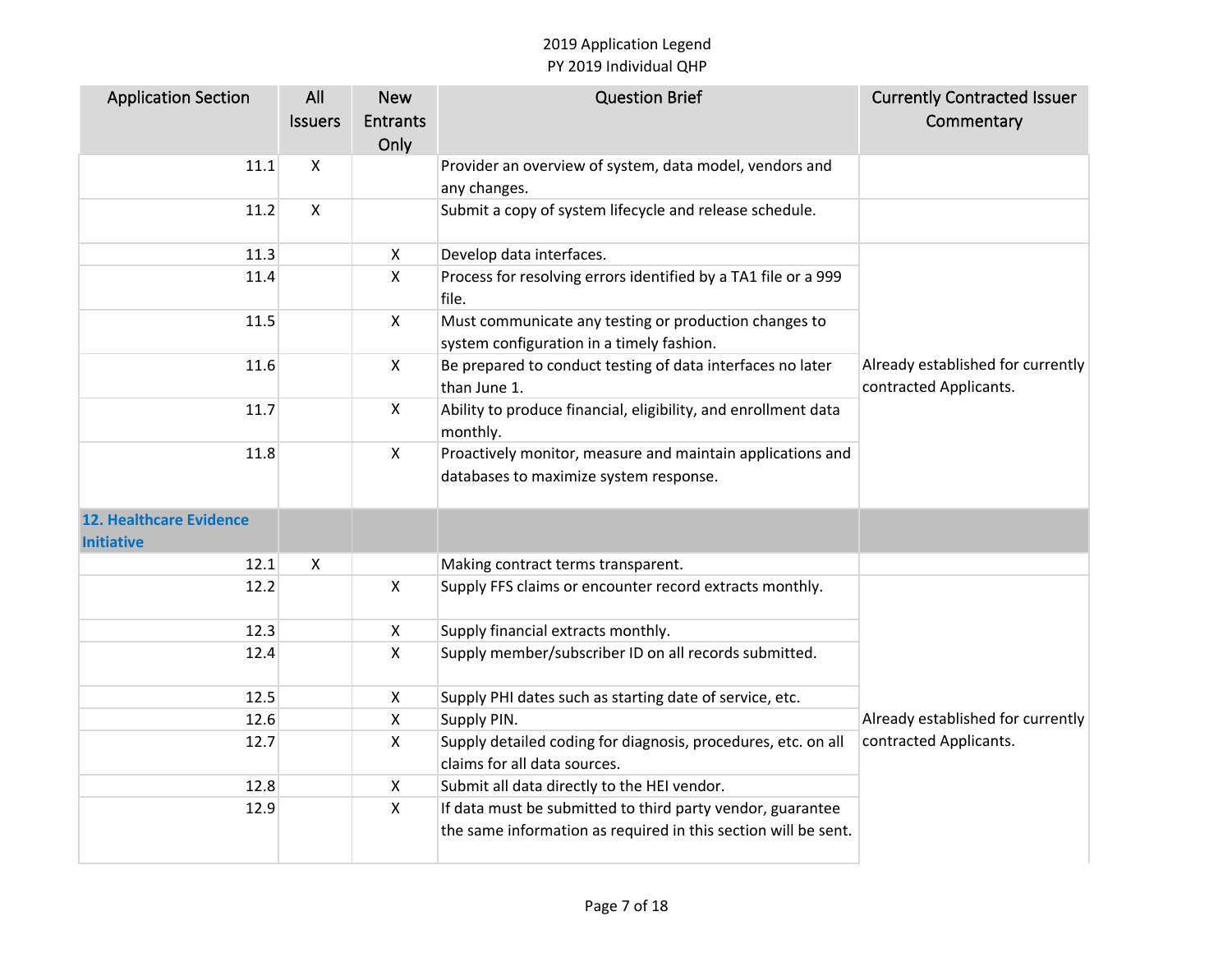| <b>Application Section</b>          | All            | <b>New</b>                | <b>Question Brief</b>                                                             | <b>Currently Contracted Issuer</b> |
|-------------------------------------|----------------|---------------------------|-----------------------------------------------------------------------------------|------------------------------------|
|                                     | <b>Issuers</b> | <b>Entrants</b>           |                                                                                   | Commentary                         |
|                                     |                | Only                      |                                                                                   |                                    |
| 12.10                               |                | $\mathsf{X}$              | Supply DM or lab data if possible.                                                |                                    |
| 13. Privacy and Security            |                |                           |                                                                                   |                                    |
| <b>Requirements for</b>             |                |                           |                                                                                   |                                    |
| <b>Personally Identifiable Data</b> |                |                           |                                                                                   |                                    |
| 13.1 HIPAA Privacy Rule             |                |                           |                                                                                   |                                    |
| 13.1.1                              |                | X                         | Comply with HIPAA.                                                                |                                    |
| 13.1.2                              |                | $\mathsf{X}$              | Provides members with the right to amend inaccurate or                            |                                    |
|                                     |                |                           | incomplete PHI within the Designated Record Set.                                  |                                    |
| 13.1.3                              |                | $\mathsf{X}$              | Provides members with the right to restrict use or disclosure<br>of PHI.          | Already established for currently  |
| 13.1.4                              |                | $\mathsf{X}$              | Provides members with any disclosure the member's PHI at<br>the member's request. | contracted Applicants.             |
| 13.1.5                              |                | $\mathsf{X}$              | Permits members alternative means of receiving their PHI.                         |                                    |
| 13.1.6                              |                | $\mathsf{X}$              | Applicant only uses minimum necessary PHI.                                        |                                    |
| 13.1.7                              |                | $\boldsymbol{\mathsf{X}}$ | Applicant maintains a HIPAA compliant Notice of Privacy<br>Practices.             |                                    |
| 13.2 Safeguards                     |                |                           |                                                                                   |                                    |
| 13.2.1                              |                | X                         | Applicant must meet the NIST-53 industry standards to<br>protect PHI and PII.     |                                    |
| 13.2.2                              |                | X                         | PHI and PII are encrypted in rest or transit.                                     |                                    |
| 13.2.3                              |                | $\mathsf{X}$              | Applicant confirms it operates in compliance with state and                       | Already established for currently  |
|                                     |                |                           | federal security laws and regulations.                                            |                                    |
| 13.2.4                              |                | $\mathsf{X}$              | Applicant contingency plan to address system restoration.                         | contracted Applicants.             |
| 13.2.5                              |                | $\mathsf{X}$              | Applicant must meet the NIST Special Publication 800-88 for                       |                                    |
|                                     |                |                           | disposal of PHI or PII.                                                           |                                    |
| <b>14. Sales Channels</b>           |                |                           |                                                                                   |                                    |
| 14.1                                |                | X                         | Experience working with agents.                                                   | Already established for currently  |
| 14.2                                |                | $\pmb{\mathsf{X}}$        | Describe Applicant's Agent of record policy.                                      | contracted Applicants.             |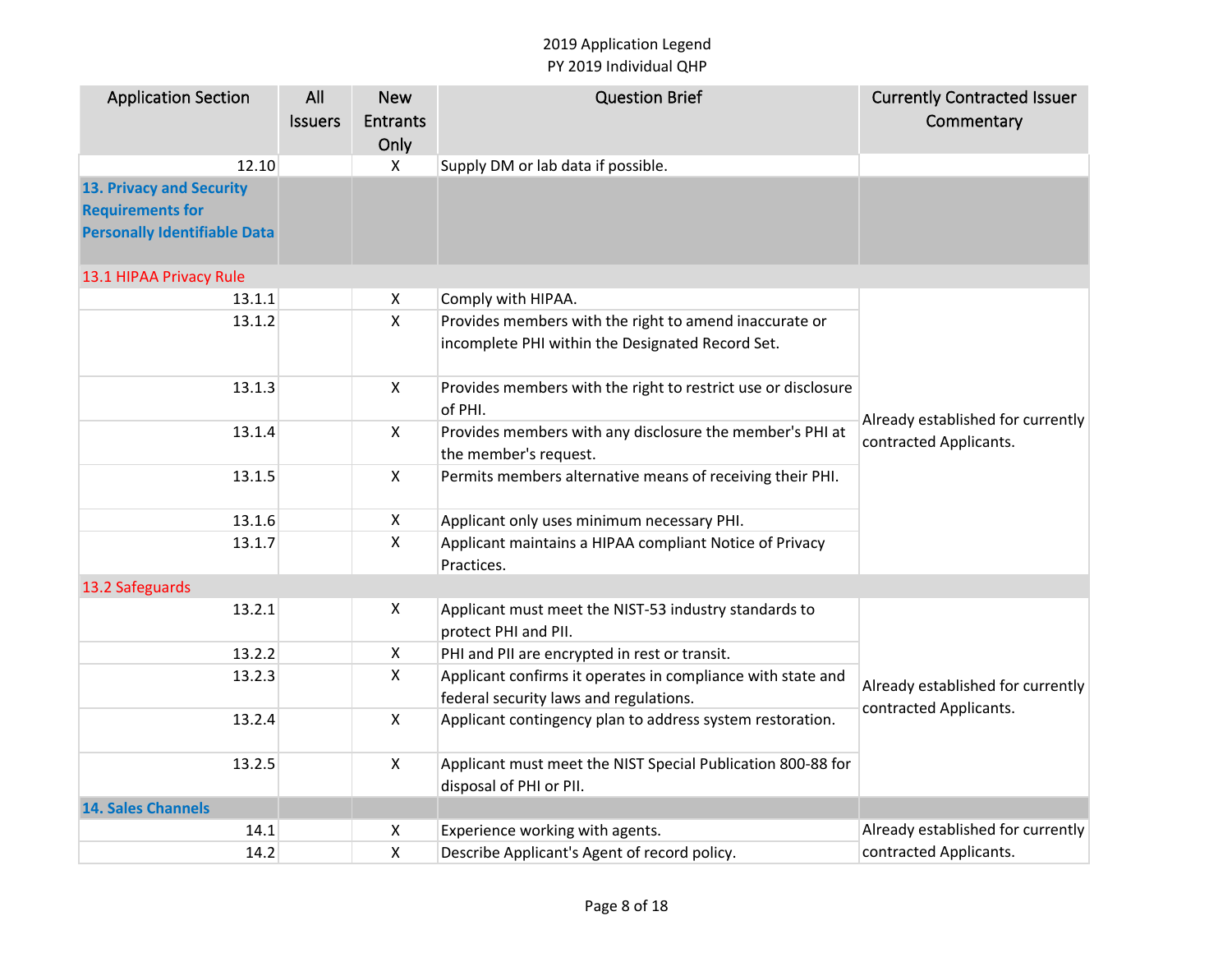| <b>Application Section</b>    | All                       | <b>New</b>                | <b>Question Brief</b>                                       | <b>Currently Contracted Issuer</b> |
|-------------------------------|---------------------------|---------------------------|-------------------------------------------------------------|------------------------------------|
|                               | <b>Issuers</b>            | <b>Entrants</b>           |                                                             | Commentary                         |
|                               |                           | Only                      |                                                             |                                    |
| 14.3                          | $\boldsymbol{\mathsf{X}}$ |                           | Commission schedules.                                       |                                    |
| 14.4                          |                           | X                         | Sales team organization.                                    | Already established for currently  |
| 14.5                          |                           | $\mathsf{X}$              | Applicant's ability to develop an agent program.            | contracted Applicants.             |
| 15. Marketing and             |                           |                           |                                                             |                                    |
| <b>Outreach Activities</b>    |                           |                           |                                                             |                                    |
| 15.1                          |                           | X                         | Marketing organizational chart.                             |                                    |
|                               |                           |                           |                                                             | Already established for currently  |
| 15.2                          |                           | $\mathsf{X}$              | Adhere to Exchange brand guidelines.                        | contracted Applicants.             |
| 15.3                          |                           | $\mathsf{X}$              | Submit materials per deadlines established by the Exchange. |                                    |
|                               |                           |                           |                                                             |                                    |
| 15.4                          | $\pmb{\times}$            |                           | Submit member communication calendar.                       |                                    |
| 15.5                          | X                         |                           | Submit proposed marketing plan.                             |                                    |
| <b>16. Provider Network</b>   |                           |                           |                                                             |                                    |
| <b>16.1 Network Offerings</b> |                           |                           |                                                             |                                    |
| 16.1.1                        | $\mathsf{X}$              |                           | Indicate different network products.                        |                                    |
| 16.1.2                        | $\boldsymbol{\mathsf{X}}$ |                           | Submit provider network information.                        |                                    |
| 16.1.3                        | $\boldsymbol{\mathsf{X}}$ |                           | Upload SERFF template.                                      |                                    |
| <b>16.2 HMO</b>               |                           |                           |                                                             |                                    |
| *16.2.1 Network Strategy      |                           |                           |                                                             |                                    |
|                               |                           |                           |                                                             |                                    |
| 16.2.1.1                      |                           | X                         | HMO network owned or leased.                                |                                    |
| 16.2.1.2                      |                           | $\mathsf{X}$              | Describe terms of lease.                                    |                                    |
| 16.2.1.3                      |                           | X                         | Applicant's influence over leased network.                  |                                    |
| 16.2.1.4                      |                           | $\mathsf{X}$              | By rating region, %'s of capitated vs. non-capitated        | Already established for currently  |
|                               |                           |                           | arrangements.                                               | contracted Applicants.             |
| 16.2.1.5                      |                           | $\mathsf{X}$              | Ensuring access.                                            |                                    |
| 16.2.1.6                      |                           | $\boldsymbol{\mathsf{X}}$ | Border state(s) care.                                       |                                    |
| 16.2.1.7                      |                           | $\mathsf{X}$              | How border state care offered.                              |                                    |
| *16.2.2 Volume -              |                           |                           |                                                             |                                    |
| <b>Outcome Relationship</b>   |                           |                           |                                                             |                                    |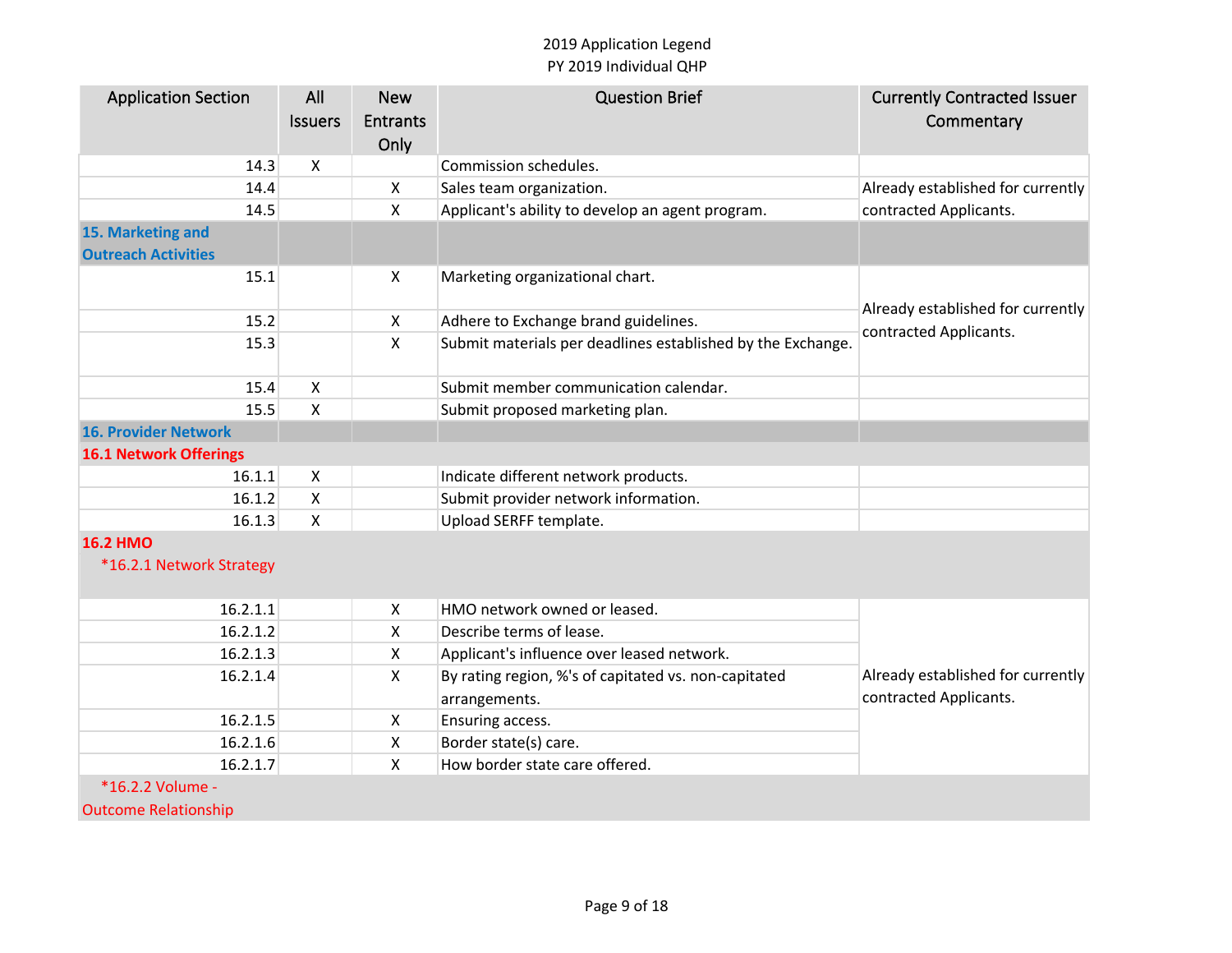| <b>Application Section</b>                  | All<br><b>Issuers</b> | <b>New</b><br><b>Entrants</b> | <b>Question Brief</b>                                                                                                      | <b>Currently Contracted Issuer</b><br>Commentary                                     |
|---------------------------------------------|-----------------------|-------------------------------|----------------------------------------------------------------------------------------------------------------------------|--------------------------------------------------------------------------------------|
|                                             |                       | Only                          |                                                                                                                            |                                                                                      |
| 16.2.2.1                                    |                       | X                             | Tracking procedure volume by facility.                                                                                     | Already established with<br>currently contracted Applicants<br>through Attachment 7. |
| 16.2.2.2                                    |                       | $\mathsf{X}$                  | Methodology for categorizing facilities according to volume<br>outcome and volume thresholds.                              |                                                                                      |
| 16.2.2.3                                    |                       | $\boldsymbol{\mathsf{X}}$     | Applying this information to enrollee procedure referral.                                                                  | Already established with<br>currently contracted Applicants                          |
| 16.2.2.4                                    |                       | $\mathsf{X}$                  | Methodology for patient identification and selection<br>(language proficiency), referral procedures and<br>accommodations. | through Attachment 7.                                                                |
| *16.2.3 Network Stability                   |                       |                               |                                                                                                                            |                                                                                      |
| 16.2.3.1                                    | X                     |                               | Total number of contracted hospitals.                                                                                      |                                                                                      |
| 16.2.3.2                                    | X                     |                               | Network hospital terminations.                                                                                             |                                                                                      |
| 16.2.3.3                                    | X                     |                               | Participating provider terminations.                                                                                       |                                                                                      |
| 16.2.3.4                                    | X                     |                               | Total number of contracted IPA/Medical Groups/Clinics by<br>region.                                                        |                                                                                      |
| 16.2.3.5                                    | $\pmb{\times}$        |                               | IPA/Medical Groups or Clinics that have had a break in<br>contracting.                                                     |                                                                                      |
| 16.2.3.6                                    | X                     |                               | Plans for network additions.                                                                                               |                                                                                      |
| 16.2.3.7                                    | $\pmb{\times}$        |                               | Potential network disruptions.                                                                                             |                                                                                      |
| <b>16.3 PPO</b><br>*16.3.1 Network Strategy |                       |                               |                                                                                                                            |                                                                                      |
| 16.3.1.1                                    |                       | $\boldsymbol{\mathsf{X}}$     | PPO network owned or leased.                                                                                               |                                                                                      |
| 16.3.1.2                                    |                       | $\pmb{\times}$                | Describe terms of lease.                                                                                                   |                                                                                      |
| 16.3.1.3                                    |                       | $\boldsymbol{\mathsf{X}}$     | Applicant's influence over leased network.                                                                                 |                                                                                      |
| 16.3.1.4                                    |                       | $\boldsymbol{\mathsf{X}}$     | By rating region, %'s of capitated vs. non-capitated<br>arrangements.                                                      | Already established for currently<br>contracted Applicants.                          |
| 16.3.1.5                                    |                       | $\boldsymbol{\mathsf{X}}$     | Ensuring access.                                                                                                           |                                                                                      |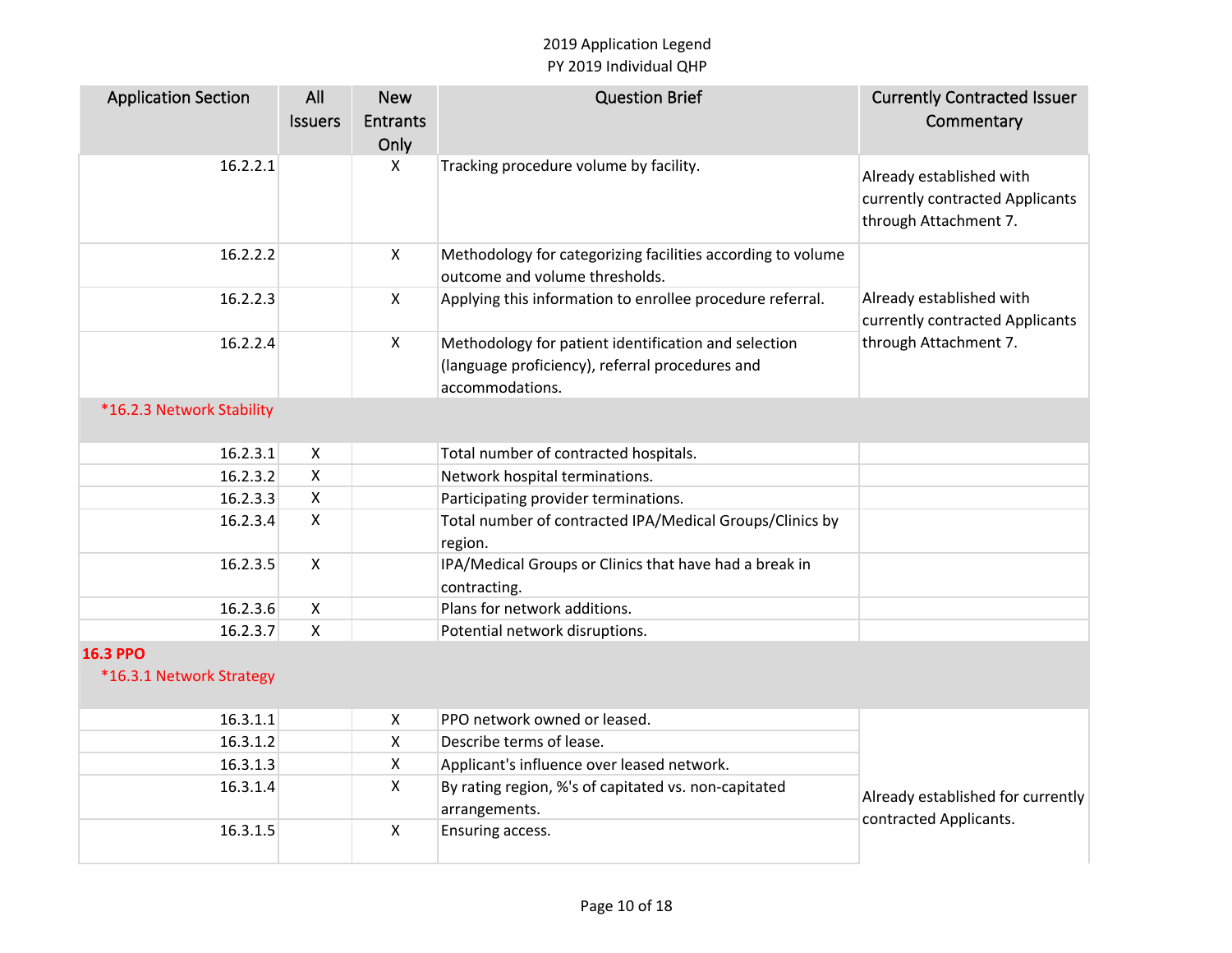| <b>Application Section</b>  | All<br><b>Issuers</b> | <b>New</b><br>Entrants<br>Only | <b>Question Brief</b>                                                  | <b>Currently Contracted Issuer</b><br>Commentary |
|-----------------------------|-----------------------|--------------------------------|------------------------------------------------------------------------|--------------------------------------------------|
| 16.3.1.6                    |                       | X                              | Border state(s) care.                                                  |                                                  |
| 16.3.1.7                    |                       | X                              | How border state care offered.                                         |                                                  |
| *16.3.2 Volume -            |                       |                                |                                                                        |                                                  |
| <b>Outcome Relationship</b> |                       |                                |                                                                        |                                                  |
| 16.3.2.1                    |                       | X                              | Tracking procedure volume by facility.                                 |                                                  |
| 16.3.2.2                    |                       | $\pmb{\times}$                 | Methodology for categorizing facilities according to volume            |                                                  |
|                             |                       |                                | outcome and volume thresholds.                                         | Already established with                         |
| 16.3.2.3                    |                       | $\pmb{\times}$                 | Applying this information to enrollee procedure referral.              | currently contracted Applicants                  |
| 16.3.2.4                    |                       | $\mathsf{X}$                   | Methodology for patient identification and selection                   | through Attachment 7.                            |
|                             |                       |                                | (language proficiency), referral procedures and                        |                                                  |
|                             |                       |                                | accommodations.                                                        |                                                  |
| *16.3.3 Network Stability   |                       |                                |                                                                        |                                                  |
| 16.3.3.1                    | $\mathsf{X}$          |                                | Total number of contracted hospitals.                                  |                                                  |
| 16.3.3.2                    | $\mathsf{X}$          |                                | Network hospital terminations.                                         |                                                  |
| 16.3.3.3                    | X                     |                                | Participating provider terminations.                                   |                                                  |
| 16.3.3.4                    | $\mathsf{X}$          |                                | Total number of contracted IPA/Medical Groups/Clinics by<br>region.    |                                                  |
| 16.3.3.5                    | $\mathsf{X}$          |                                | IPA/Medical Groups or Clinics that have had a break in<br>contracting. |                                                  |
| 16.3.3.6                    | $\mathsf{X}$          |                                | Plans for network additions.                                           |                                                  |
| 16.3.3.7                    | $\mathsf{X}$          |                                | Potential network disruptions that would impact 2019.                  |                                                  |
| <b>16.4 EPO</b>             |                       |                                |                                                                        |                                                  |
| *16.4.1 Network Strategy    |                       |                                |                                                                        |                                                  |
| 16.4.1.1                    |                       | X                              | EPO network owned or leased.                                           |                                                  |
| 16.4.1.2                    |                       | X                              | Describe terms of lease.                                               | Already established for currently                |
| 16.4.1.3                    |                       | X                              | Applicant's influence over leased network.                             | contracted Applicants.                           |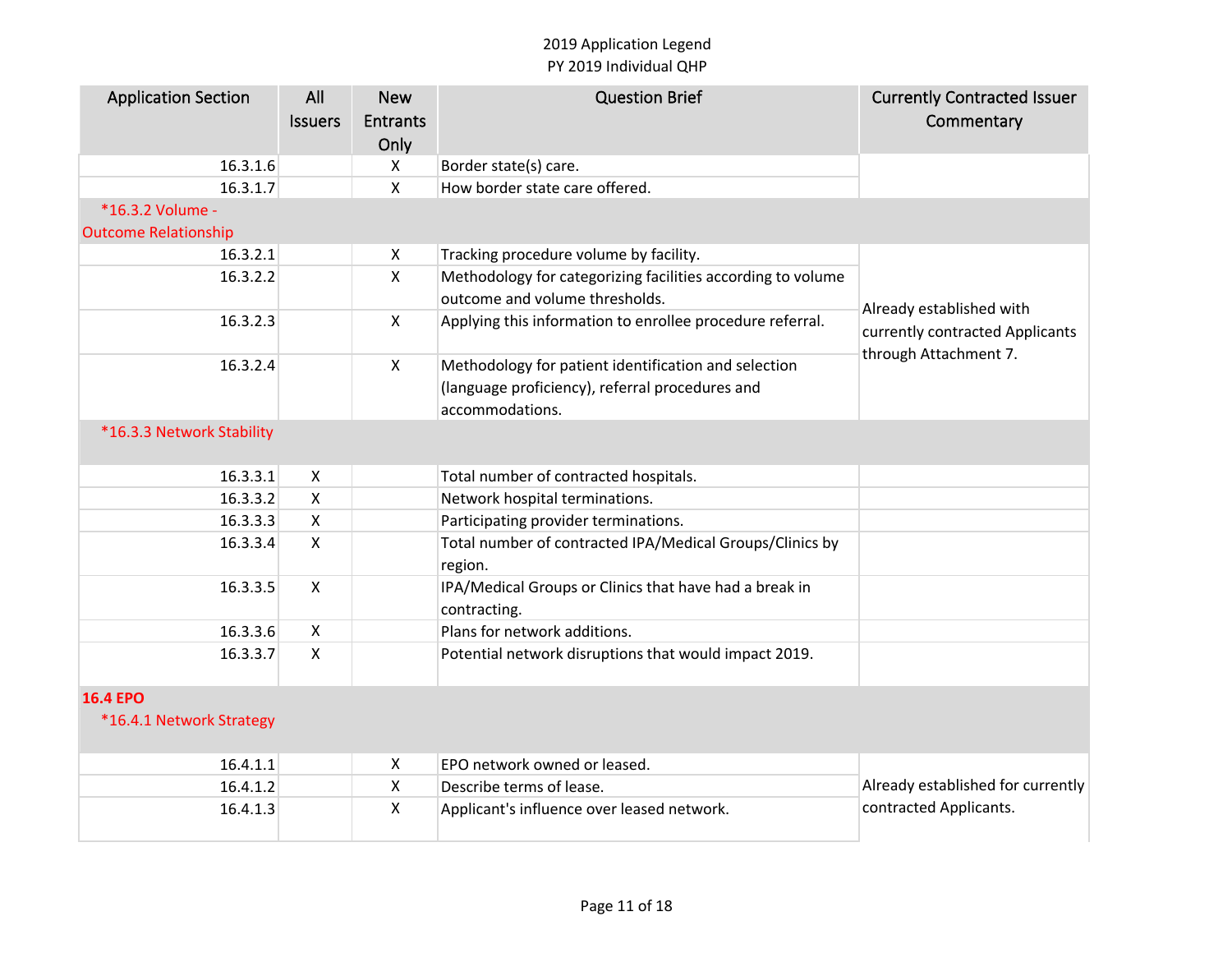| <b>Application Section</b>  | All                | <b>New</b>                | <b>Question Brief</b>                                                  | <b>Currently Contracted Issuer</b> |
|-----------------------------|--------------------|---------------------------|------------------------------------------------------------------------|------------------------------------|
|                             | <b>Issuers</b>     | Entrants                  |                                                                        | Commentary                         |
|                             |                    | Only                      |                                                                        |                                    |
| 16.4.1.4                    |                    | X                         | By rating region, %'s of capitated vs. non-capitated                   |                                    |
|                             |                    |                           | arrangements.                                                          | Already established for currently  |
| 16.4.1.5                    |                    | $\boldsymbol{\mathsf{X}}$ | Ensuring access.                                                       |                                    |
| 16.4.1.6                    |                    | $\pmb{\times}$            | Border state(s) care.                                                  | contracted Applicants.             |
| 16.4.1.7                    |                    | $\mathsf{X}$              | How border state care offered.                                         |                                    |
| *16.4.2 Volume -            |                    |                           |                                                                        |                                    |
| <b>Outcome Relationship</b> |                    |                           |                                                                        |                                    |
| 16.4.2.1                    |                    | $\mathsf{X}$              | Tracking procedure volume by facility.                                 |                                    |
| 16.4.2.2                    |                    | $\mathsf{X}$              | Methodology for categorizing facilities according to volume            |                                    |
|                             |                    |                           | outcome and volume thresholds.                                         | Already established with           |
| 16.4.2.3                    |                    | $\mathsf{X}$              | Applying this information to enrollee procedure referral.              | currently contracted Applicants    |
| 16.4.2.4                    |                    | $\mathsf{X}$              | Methodology for patient identification and selection                   | through Attachment 7.              |
|                             |                    |                           | (language proficiency), referral procedures and                        |                                    |
|                             |                    |                           | accommodations.                                                        |                                    |
| *16.4.3 Network Stability   |                    |                           |                                                                        |                                    |
|                             |                    |                           |                                                                        |                                    |
| 16.4.3.1                    | $\pmb{\times}$     |                           | Total number of contracted hospitals.                                  |                                    |
| 16.4.3.2                    | $\pmb{\mathsf{X}}$ |                           | Network hospital terminations.                                         |                                    |
| 16.4.3.3                    | $\mathsf{X}$       |                           | Participating provider terminations.                                   |                                    |
| 16.4.3.4                    | $\mathsf{X}$       |                           | Total number of contracted IPA/Medical Groups/Clinics by<br>region.    |                                    |
| 16.4.3.5                    | $\mathsf{X}$       |                           | IPA/Medical Groups or Clinics that have had a break in<br>contracting. |                                    |
| 16.4.3.6                    | $\boldsymbol{X}$   |                           | Plans for network additions.                                           |                                    |
| 16.4.3.7                    | $\mathsf{x}$       |                           | Potential network disruptions.                                         |                                    |
| 16.5 Other (for newly       |                    |                           |                                                                        |                                    |
| proposed networks only)     |                    |                           |                                                                        |                                    |
|                             |                    |                           |                                                                        |                                    |
| *16.5.1 Network Strategy    |                    |                           |                                                                        |                                    |
| 16.5.1.1                    |                    | X                         | Network owned or leased.                                               |                                    |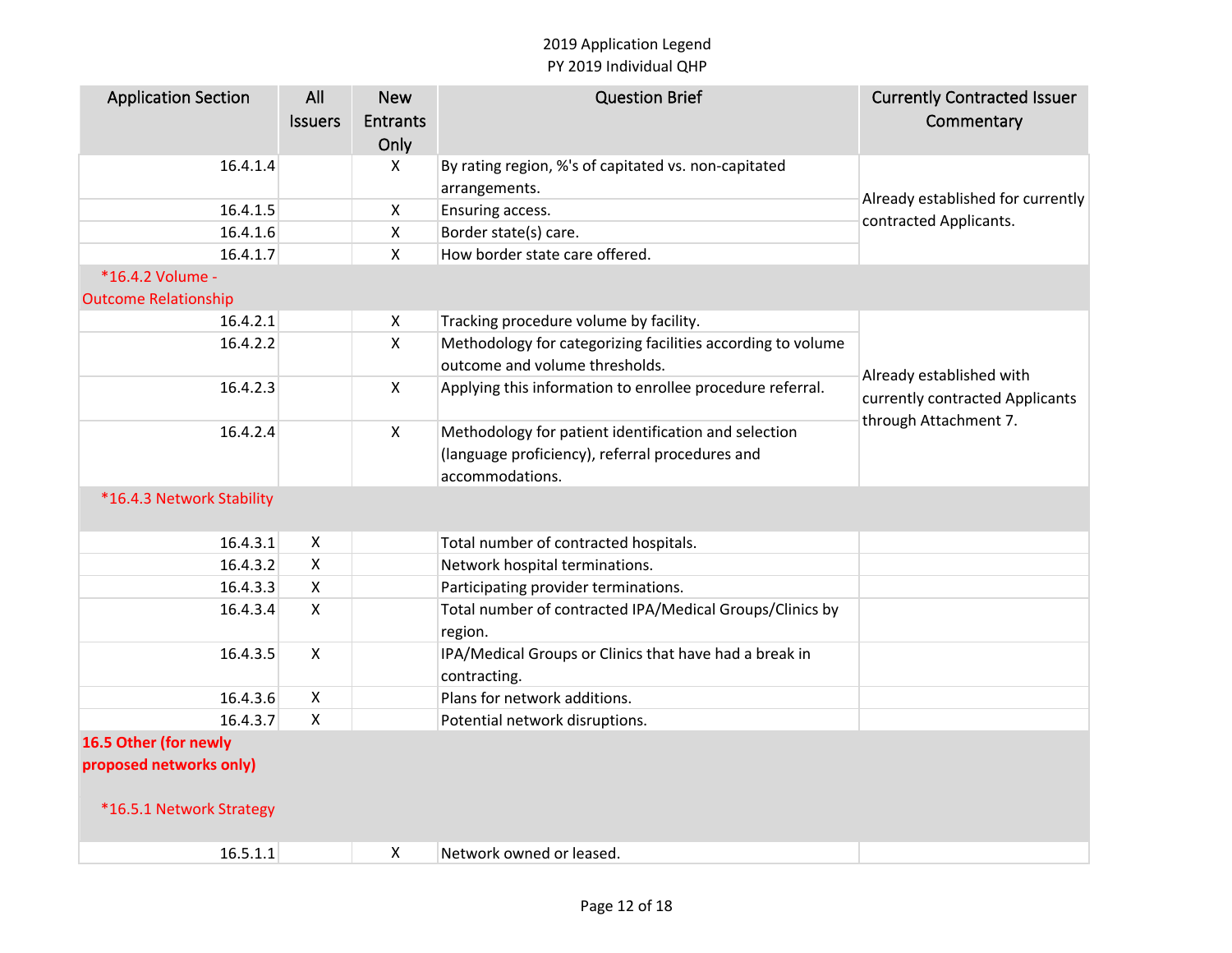| <b>Application Section</b>  | All<br><b>Issuers</b> | <b>New</b><br><b>Entrants</b><br>Only | <b>Question Brief</b>                                                                                                      | <b>Currently Contracted Issuer</b><br>Commentary |
|-----------------------------|-----------------------|---------------------------------------|----------------------------------------------------------------------------------------------------------------------------|--------------------------------------------------|
| 16.5.1.2                    |                       | X                                     | Describe terms of lease.                                                                                                   |                                                  |
| 16.5.1.3                    |                       | X                                     | Applicant's influence over leased network.                                                                                 |                                                  |
| 16.5.1.4                    |                       | X                                     | By rating region, %'s of capitated vs. non-capitated<br>arrangements.                                                      |                                                  |
| 16.5.1.5                    |                       | X                                     | Ensuring access.                                                                                                           |                                                  |
| 16.5.1.6                    |                       | X                                     | Border state(s) care.                                                                                                      |                                                  |
| 16.5.1.7                    |                       | X                                     | How border state care offered.                                                                                             |                                                  |
| *16.5.2 Volume -            |                       |                                       |                                                                                                                            |                                                  |
| <b>Outcome Relationship</b> |                       |                                       |                                                                                                                            |                                                  |
| 16.5.2.1                    |                       | $\mathsf{X}$                          | Tracking procedure volume by facility.                                                                                     |                                                  |
| 16.5.2.2                    |                       | X                                     | Methodology for categorizing facilities according to volume<br>outcome and volume thresholds.                              |                                                  |
| 16.5.2.3                    |                       | $\mathsf{X}$                          | Applying this information to enrollee procedure referral.                                                                  |                                                  |
| 16.5.2.4                    |                       | $\mathsf{X}$                          | Methodology for patient identification and selection<br>(language proficiency), referral procedures and<br>accommodations. |                                                  |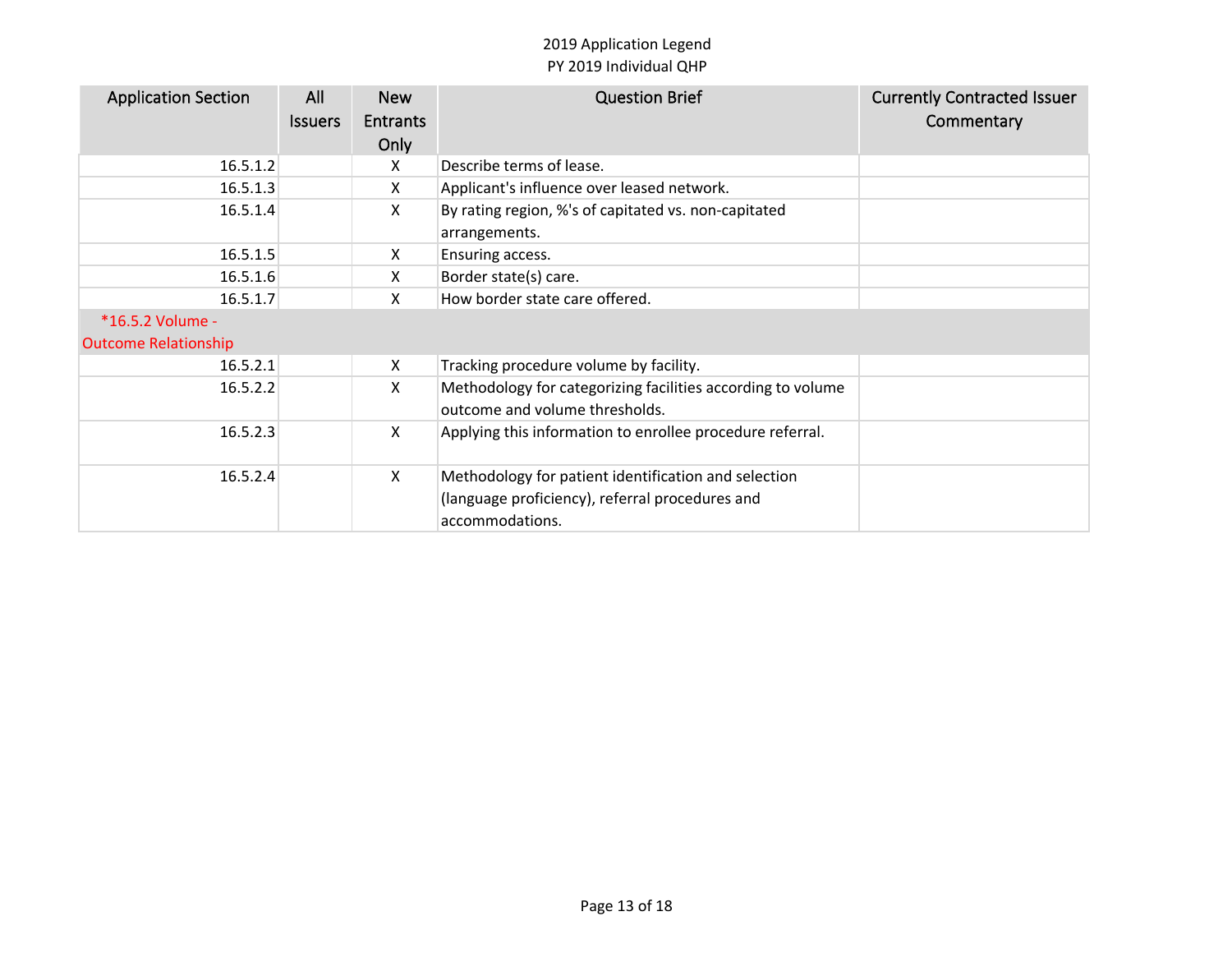| <b>Application Section</b>     | All                       | <b>New</b>      | <b>Question Brief</b>                                               | <b>Currently Contracted Issuer</b>                                       |
|--------------------------------|---------------------------|-----------------|---------------------------------------------------------------------|--------------------------------------------------------------------------|
|                                | <b>Issuers</b>            | <b>Entrants</b> |                                                                     | Commentary                                                               |
|                                |                           | Only            |                                                                     |                                                                          |
| *16.5.3 Network Stability      |                           |                 |                                                                     |                                                                          |
|                                |                           |                 |                                                                     |                                                                          |
| 16.5.3.1                       | X                         |                 | Total number of contracted hospitals.                               |                                                                          |
| 16.5.3.2                       | $\boldsymbol{\mathsf{X}}$ |                 | Network hospital terminations.                                      |                                                                          |
| 16.5.3.3                       | $\mathsf{X}$              |                 | Participating provider terminations.                                |                                                                          |
| 16.5.3.4                       | $\mathsf{X}$              |                 | Total number of contracted IPA/Medical Groups/Clinics by<br>region. |                                                                          |
| 16.5.3.5                       | $\mathsf{X}$              |                 | IPA/Medical Groups or Clinics that have had a break in              |                                                                          |
|                                |                           |                 | contracting.                                                        |                                                                          |
| 16.5.3.6                       | $\boldsymbol{\mathsf{X}}$ |                 | Plans for network additions.                                        |                                                                          |
| 16.5.3.7                       | $\boldsymbol{\mathsf{X}}$ |                 | Potential network disruptions.                                      |                                                                          |
| <b>17. Essential Community</b> |                           |                 |                                                                     |                                                                          |
| <b>Providers</b>               |                           |                 |                                                                     |                                                                          |
| 17.1                           |                           | X               | ECP requirements.                                                   | Already established with                                                 |
|                                |                           |                 |                                                                     | currently contracted Applicants                                          |
|                                |                           |                 |                                                                     | through section 3.3 of contract.                                         |
|                                |                           |                 |                                                                     |                                                                          |
| 18. Quality                    |                           |                 |                                                                     |                                                                          |
| <b>18.1 Accreditation</b>      |                           |                 |                                                                     |                                                                          |
| 18.1.1                         |                           | X               | Products offered for reporting accreditation.                       |                                                                          |
| 18.1.2                         |                           | $\mathsf{X}$    | NCQA or URAC for HMO product.                                       | Already established with                                                 |
| 18.1.3                         |                           | X               | Copy of accrediting agency's certificate.                           | currently contracted Applicants<br>through section 3.1.3 of<br>contract. |
| 18.1.4                         |                           | X               | NCQA and URAC for PPO product.                                      |                                                                          |
| 18.1.5                         |                           | X               | Copy of accrediting agency's certificate.                           |                                                                          |
| 18.1.6                         |                           | X               | NCQA and URAC for EPO product.                                      |                                                                          |
| 18.1.7                         |                           | $\mathsf{X}$    | Copy of accrediting agency's certificate.                           |                                                                          |
| 18.2 Focus on High Cost        |                           |                 |                                                                     |                                                                          |
| <b>Providers</b>               |                           |                 |                                                                     |                                                                          |
|                                |                           |                 |                                                                     |                                                                          |
| 18.2.1                         | $\mathsf{X}$              |                 | Understanding price variation and strategies re: unduly high        |                                                                          |
|                                |                           |                 | costs.                                                              |                                                                          |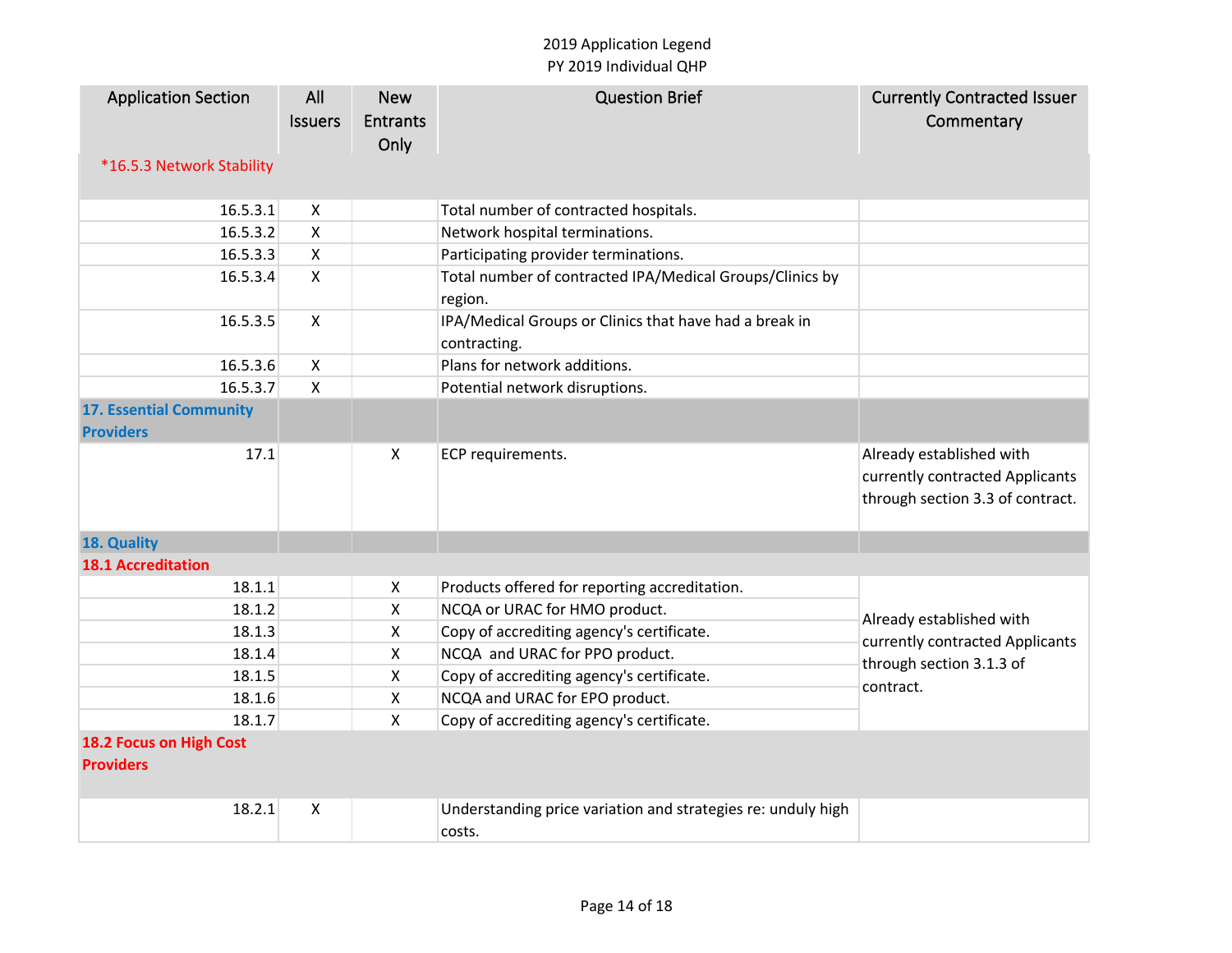| <b>Application Section</b>                                                                               | All<br><b>Issuers</b> | <b>New</b><br><b>Entrants</b><br>Only | <b>Question Brief</b>                                                                 | <b>Currently Contracted Issuer</b><br>Commentary                                                            |
|----------------------------------------------------------------------------------------------------------|-----------------------|---------------------------------------|---------------------------------------------------------------------------------------|-------------------------------------------------------------------------------------------------------------|
| <b>18.3 Demonstrating Action</b><br>on High Cost<br><b>Pharmaceuticals</b>                               |                       |                                       |                                                                                       |                                                                                                             |
| 18.3.1                                                                                                   |                       | X                                     | Approach to achieving value for Rx.                                                   | Already established with<br>currently contracted Applicants<br>as work required in Attachment<br>$7 - 1.04$ |
| <b>18.4 Participation in</b><br><b>Collaborative Quality</b><br><b>Initiatives</b>                       |                       |                                       |                                                                                       |                                                                                                             |
| 18.4.1                                                                                                   |                       | $\mathsf{X}$                          | Measuring overuse/abuse (c-sections, opioids, low back<br>pain).                      | Already established with<br>currently contracted Applicants                                                 |
| 18.4.2                                                                                                   |                       | $\pmb{\times}$                        | Identify key collaboratives and organizations Plan is working<br>with currently.      | as work required in Attachment<br>$7 - 1.06$                                                                |
| 18.5 Data Exchange with<br><b>Providers</b>                                                              |                       |                                       |                                                                                       |                                                                                                             |
| 18.5.1                                                                                                   |                       | $\pmb{\times}$                        | Improve exchange of clinical data across specialties and<br>institutional boundaries. | Already established with<br>currently contracted Applicants<br>as work required in Attachment<br>$7 - 1.07$ |
| <b>18.6 Data Aggregation</b><br><b>Across Health Plans</b><br>Remove the word "the in<br>last sentence." |                       |                                       |                                                                                       |                                                                                                             |
| 18.6.1                                                                                                   |                       | X                                     | Support aggregation of claims across payers.                                          | Already established with<br>currently contracted Applicants<br>as work required in Attachment<br>$7 - 1.08$ |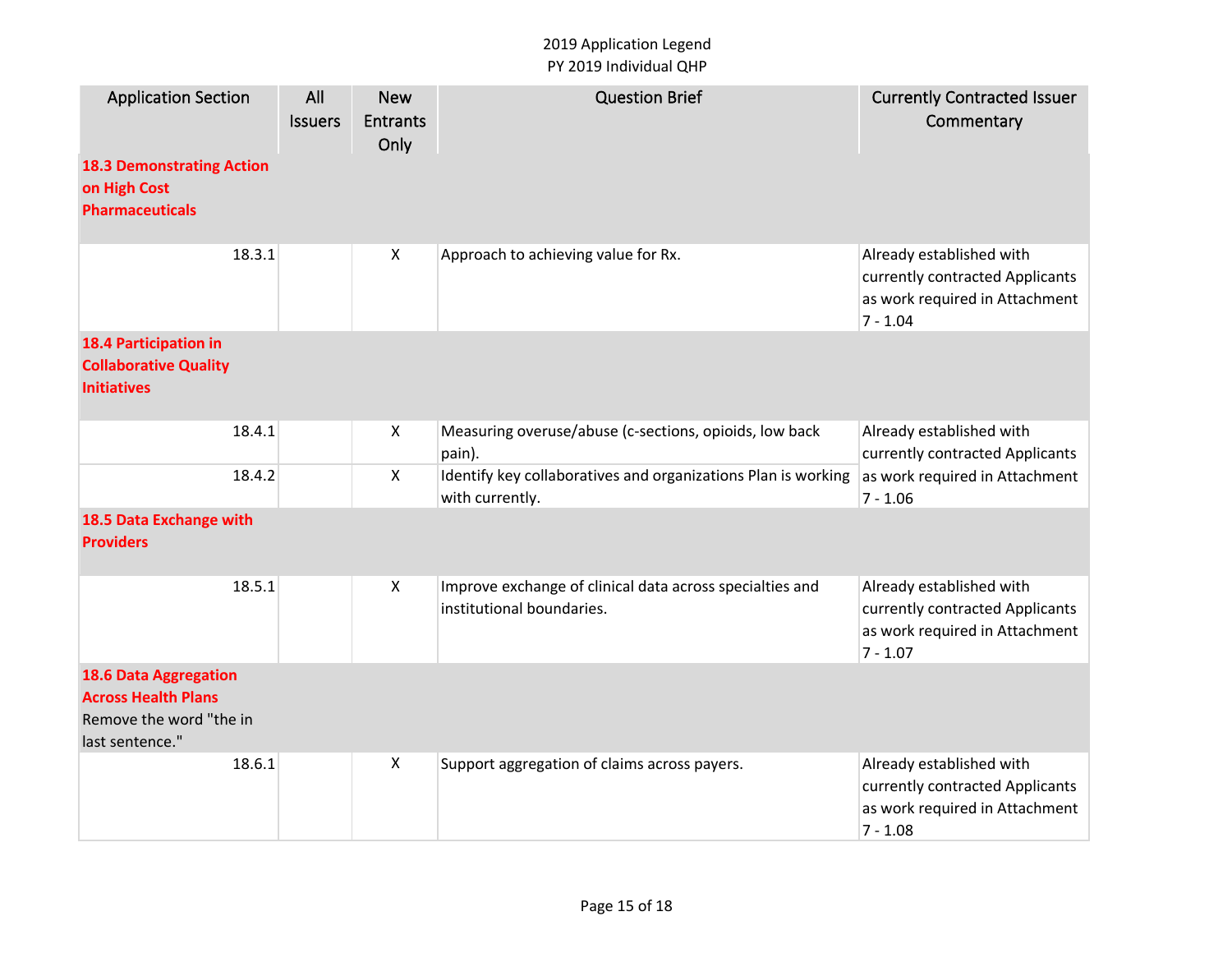| <b>Application Section</b>                                                           | All<br><b>Issuers</b> | <b>New</b><br><b>Entrants</b><br>Only | <b>Question Brief</b>                                                                                           | <b>Currently Contracted Issuer</b><br>Commentary                                                                                          |
|--------------------------------------------------------------------------------------|-----------------------|---------------------------------------|-----------------------------------------------------------------------------------------------------------------|-------------------------------------------------------------------------------------------------------------------------------------------|
| <b>18.7 Mental and Behavioral</b><br><b>Health Management</b>                        |                       |                                       |                                                                                                                 |                                                                                                                                           |
| 18.7.1                                                                               | X                     |                                       | Improve accessibility. Expand this section past 500 words.<br>Not enough to adequately address all (4) bullets. |                                                                                                                                           |
| <b>18.8 Health Technology</b><br><b>(Telehealth and Remote</b><br><b>Monitoring)</b> |                       |                                       |                                                                                                                 |                                                                                                                                           |
| 18.8.1                                                                               | $\mathsf{x}$          |                                       | Telehealth capabilities.                                                                                        |                                                                                                                                           |
| <b>18.9 Health and Wellness</b>                                                      |                       |                                       |                                                                                                                 |                                                                                                                                           |
| 18.9.1                                                                               |                       | $\mathsf{X}$                          | HMO: Colorectal, breast, cervical cancer screening %'s.                                                         |                                                                                                                                           |
| 18.9.2                                                                               |                       | $\mathsf{X}$                          | PPO: Colorectal, breast, cervical cancer screening %'s.                                                         |                                                                                                                                           |
| 18.9.3                                                                               |                       | $\mathsf{X}$                          | EPO: Colorectal, breast, cervical cancer screening %'s.                                                         | Already addressed with                                                                                                                    |
| 18.9.4                                                                               |                       | X                                     | Describe member interventions used.                                                                             | currently contracted Applicants                                                                                                           |
| 18.9.5                                                                               |                       | $\mathsf{X}$                          | HMO: HEDIS/CAHPS immunizations (child/adult) and flu<br>shots.                                                  | through QIS work required in<br>Issuer contract.                                                                                          |
| 18.9.6                                                                               |                       | $\mathsf{X}$                          | PPO: HEDIS/CAHPS immunizations (child/adult) and flu<br>shots.                                                  |                                                                                                                                           |
| 18.9.7                                                                               |                       | $\mathsf{X}$                          | EPO: HEDIS/CAHPS immunizations (child/adult) and flu<br>shots.                                                  |                                                                                                                                           |
| 18.9.8                                                                               |                       | X                                     | Describe member interventions used.                                                                             |                                                                                                                                           |
| 18.9.9                                                                               |                       | X                                     | Participation in California Immunization Registry.                                                              | Already established with<br>currently contracted Applicants<br>as work required in Attachment<br>7 - Partnership for Patients<br>section. |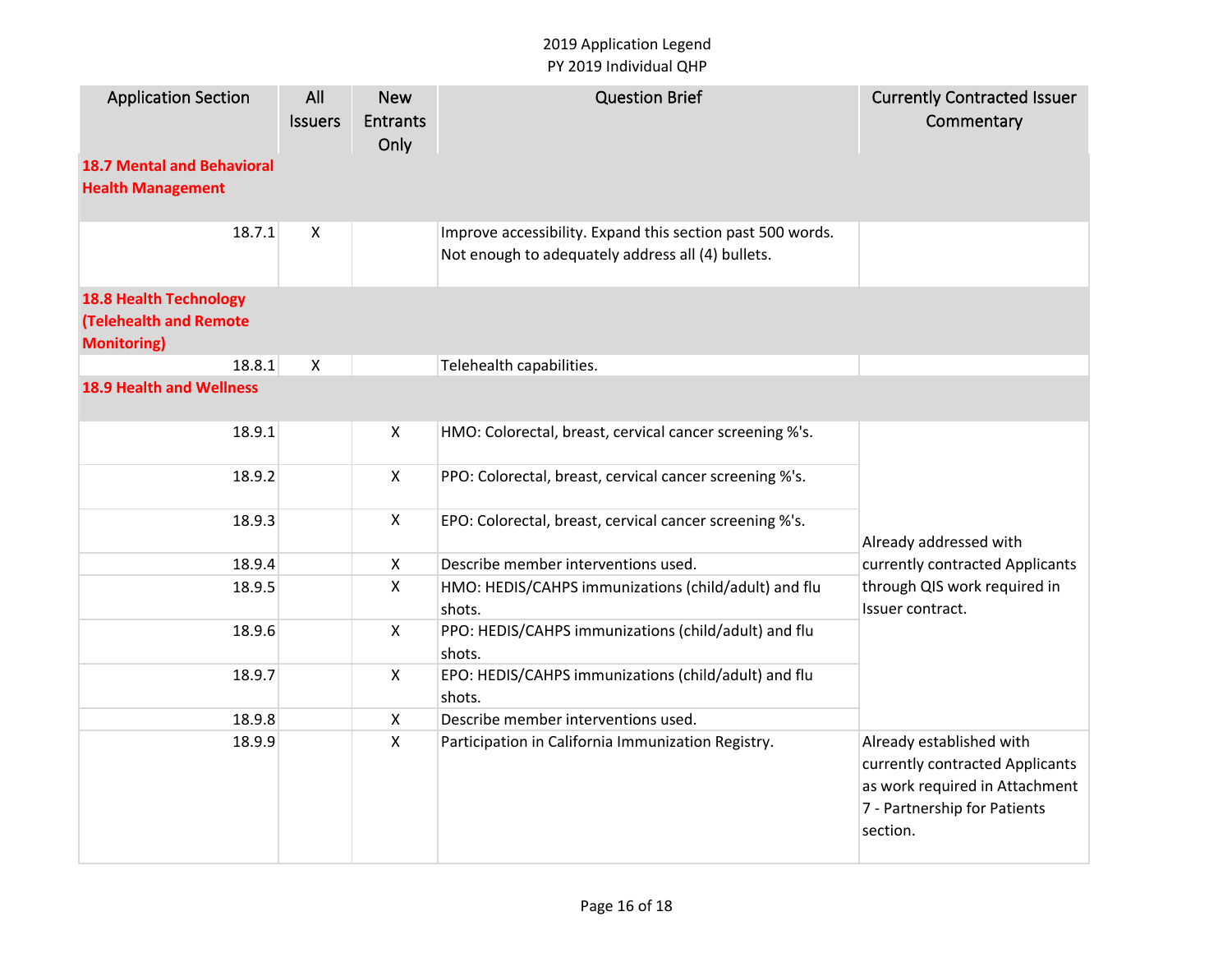| <b>Application Section</b>        | All                | <b>New</b>         | <b>Question Brief</b>                                        | <b>Currently Contracted Issuer</b> |
|-----------------------------------|--------------------|--------------------|--------------------------------------------------------------|------------------------------------|
|                                   | <b>Issuers</b>     | <b>Entrants</b>    |                                                              | Commentary                         |
|                                   |                    | Only               |                                                              |                                    |
| 18.9.10                           | X                  |                    | Participation in tobacco cessation.                          |                                    |
| 18.9.11                           | $\pmb{\mathsf{X}}$ |                    | Participation in obesity programs.                           |                                    |
| 18.9.12                           | $\pmb{\times}$     |                    | How do plans actively engage members.                        |                                    |
| 18.9.13                           |                    | $\mathsf{X}$       | Health risk assessment tools.                                |                                    |
|                                   |                    |                    |                                                              |                                    |
| 18.9.14                           |                    | $\mathsf{X}$       | HRA participation metrics.                                   | Already established for currently  |
| 18.9.15                           |                    | $\pmb{\mathsf{X}}$ | How Plans collect information at individual and aggregate    | contracted Applicants.             |
|                                   |                    |                    | levels.                                                      |                                    |
| <b>18.10 Community Health</b>     |                    |                    |                                                              |                                    |
| and Wellness Promotion            |                    |                    |                                                              |                                    |
|                                   |                    |                    |                                                              |                                    |
| 18.10.1                           | $\mathsf{x}$       |                    | Description of external facing initiatives to promote better |                                    |
|                                   |                    |                    | community health.                                            |                                    |
| <b>18.11 At-Risk Enrollees</b>    |                    |                    |                                                              |                                    |
| 18.11.1                           |                    | X                  | How do Plans identify at-risk enrollees.                     |                                    |
| 18.11.2                           |                    | $\mathsf{x}$       | Number under/over 18 considered at risk.                     |                                    |
| 18.11.3                           |                    | X                  | Describe outreach/intervention.                              | Already established with           |
| 18.11.4                           |                    | $\mathsf{X}$       | Plans' process for keeping and updating medical history.     | currently contracted Applicants    |
|                                   |                    |                    |                                                              | as work required in Attachment     |
| 18.11.5                           |                    | $\mathsf{X}$       | Does Plan share registries with appropriate providers.       | $7 - 6.06$ .                       |
|                                   |                    |                    |                                                              |                                    |
| 18.11.6                           |                    | $\pmb{\mathsf{X}}$ | Evaluate network access for proactive intervention/care      |                                    |
|                                   |                    |                    | management.                                                  |                                    |
| 18.11.7                           | X                  |                    | Describe how to facilitate smooth transition of at risk      |                                    |
|                                   |                    |                    | enrollees during plan transfer.                              |                                    |
| <b>19. Covered California</b>     |                    |                    |                                                              |                                    |
| <b>Quality Improvement</b>        |                    |                    |                                                              |                                    |
| <b>Strategy</b>                   |                    |                    |                                                              |                                    |
| <b>19.1 Applicant Information</b> |                    |                    |                                                              |                                    |
|                                   |                    |                    |                                                              |                                    |
| 19.1.1                            |                    | X                  | New entrant Applicant review of Attachment 7                 |                                    |